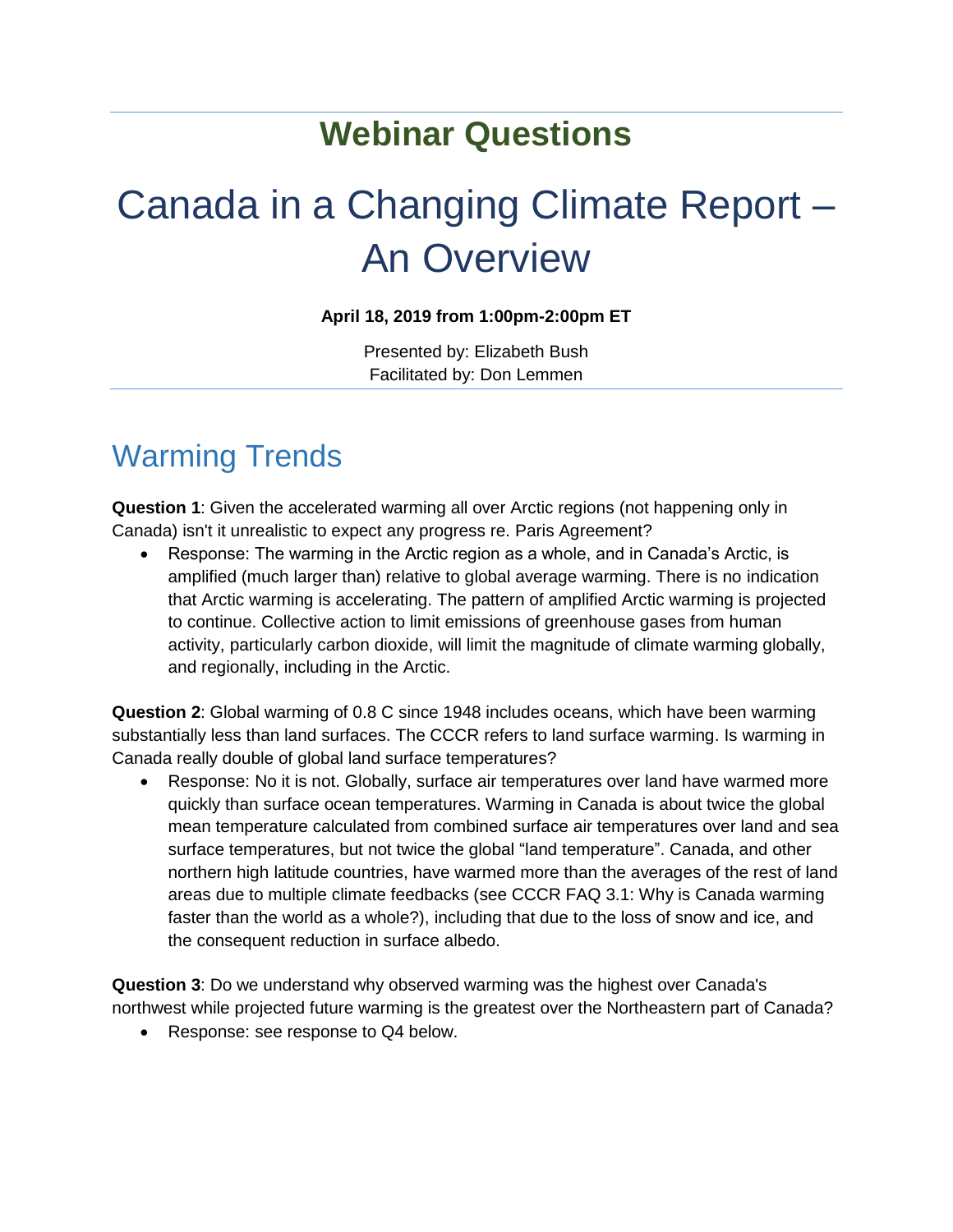**Question 4**: Amplified warming in Canada relative to the globe is expected to continue. Does that mean that the regional imbalances are expected to continue (e.g. the west will experience significantly greater than 6C warming by 2100?)

 Response: The dominant cause of the increasing temperature trends over Canada is human emissions of greenhouse gases (GHGs). Stronger warming in Canada relative to the globe, and towards the north within Canada, is expected to continue largely due to the snow/ice albedo feedback (the loss of ice and snow increases the absorption of solar radiation at the surface). Superimposed on the human-induced warming trend is internal climate variability, demonstrated in the variations from year to year and from decade to decade. This internal variability enhances the human-induced warming in some regions and reduces it in others in different time periods. Temperature trends due to internal variability of the global change will change depending on the phase of internal variability. The combination of the two determines the spatial patterns of the observed or projected changes in temperature. Projected warming in annual mean temperature over Canada is stronger in the north than the south, but is not stronger in the west than the east. Median annual mean warming is projected to exceed 6 C over much of northern Canada by 2100 under a high emissions scenario. See CCCR Figure 4.8: [https://changingclimate.ca/CCCR2019/graphics/#pr\\_604.](https://changingclimate.ca/CCCR2019/graphics/#pr_604)

**Question 5**: Less extreme cold is projected - does this consider impacts of warming on the polar vortex?

 Response: Projected changes in extremes in Canada's Changing Climate Report are based on the CMIP5 climate models. These models include, with varying degrees of realism, a representation of the polar vortex. The influence of Arctic warming on periodic incursions of cold Arctic air into southerly latitudes is an active research topic currently. While the frequency of such incursions may be impacted by climate warming, more generally, warming of cold extremes is robustly projected. Note that a stronger projected warming of cold extremes than warm extremes over Canada is consistent with trends observed to date.

# Precipitation Trends

**Question 6**: Future increases in the frequency and intensity of extreme events (slide 18)...i.e., we'll have more or less rain, depending on your specific location, but the precipitation that falls will increasingly fall as extreme events?

 Response: Averaged across Canada, normalized precipitation (values for precipitation at a location divided by the long-term mean at that location) is projected to increase. In the near-term (up to mid-century), most regions and seasons are projected to see increases in average precipitation as well, though some changes are very small. In the long-term (end of century) increases in precipitation are also projected, except for southern Canada during summer and under a high emission scenario. We have high confidence that extreme precipitation will increase everywhere in Canada under a range of future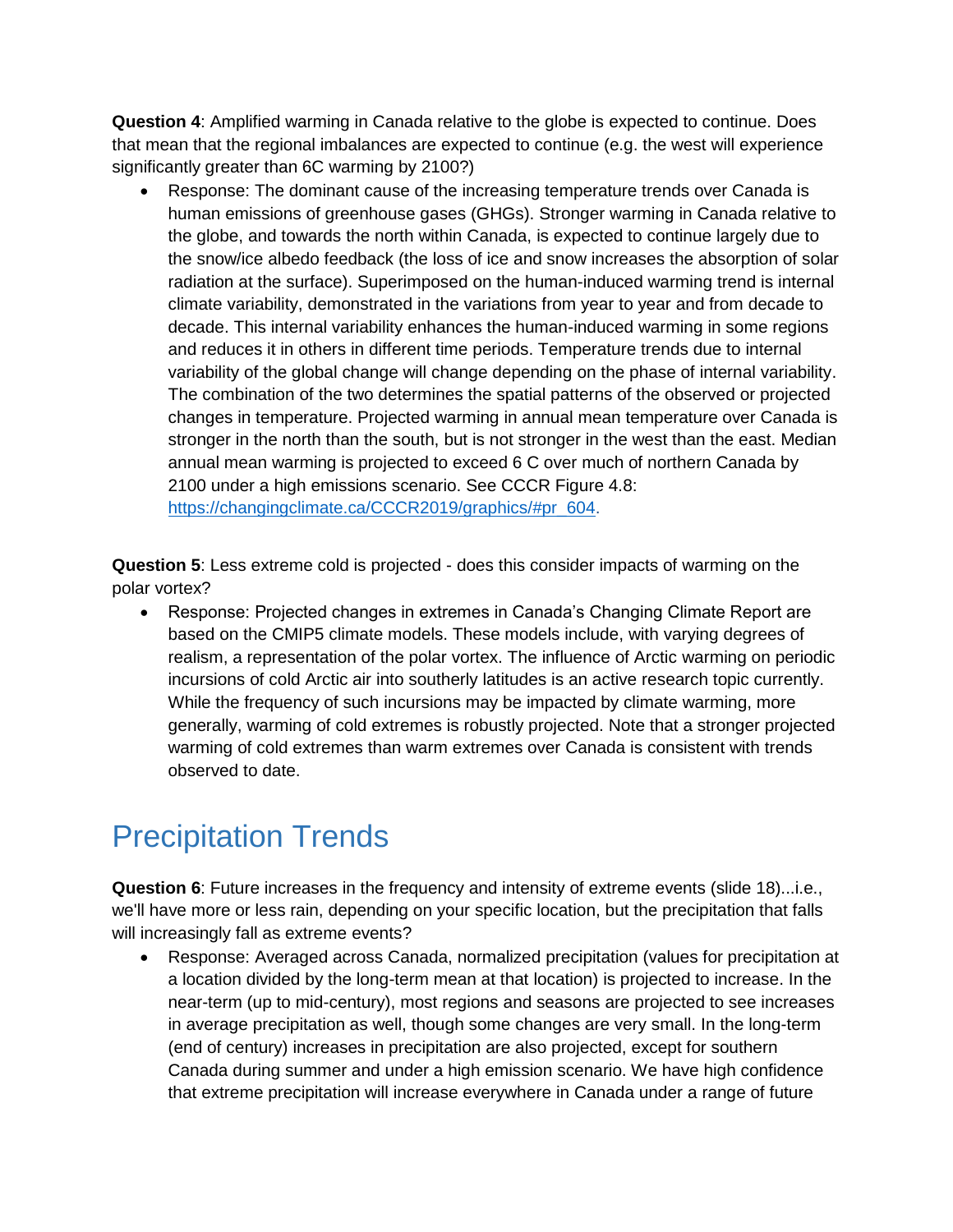warming scenarios. In contrast to average precipitation, the change in heavy precipitation is more closely tied to a change in temperature, owing to warmer air containing more moisture. Even where very small changes or decreases in average precipitation are projected, robust increases in extreme precipitation are projected.

**Question 7**: With the expected changes in precipitation, does it make sense to start planning for seasonal storage of freshwater especially in southern Canada?

 Response: Given the projected changes to high-elevation snow and ice, the projected increases in summer temperature, and the potential for reduced summer precipitation under higher emission scenarios, there is concern about reductions in freshwater availability in summer. Appropriate adaptation measures may need to be considered.

**Question 8**: Curious about confidence in precipitation changes considering contrasting current trends and the very low number of running precipitation stations.

 Response: We have *medium confidence* that there has been an increasing trend in observed precipitation over Canada, as increasing trends are consistent across most of the stations. However, we have *low confidence* in the magnitude of the trend for Canada due to low spatial coverage, large interannual variability, and measurement uncertainties.

# Coastal Flooding

**Question 9**: How confident are you in the coastline numbers? NOAA recent projections for the west coast were higher?

 Response: The sea-level projections provided in the CCCR are based on the Fifth Assessment Report of the Intergovernmental Panel on Climate Change (IPCC AR5). The AR5 provided projections for a range of scenarios, but acknowledged the possibility of larger amounts of sea-level rise because of uncertainty regarding the behavior of marine-based portions of the Antarctic ice sheet. Based on papers cited by the AR5, NRCan developed an additional enhanced scenario to include the larger amount of projected global sea-level rise, thought to be unlikely, but possible. The enhanced scenario gives 1.39 m of sea-level rise by 2100, and the impact of this amount of global sea level rise on changes in relative sea level at some Canadian locations is shown in Figure 7.17 of the CCCR. The high-end scenarios of the US National Climate Assessment, led by NOAA, provide even larger amounts of sea-level rise, but the probability of these scenarios is thought to be very low. Nevertheless, projected sealevel rise larger than the enhanced scenario is not ruled out, as indicated in Figure 7.15 of the CCCR.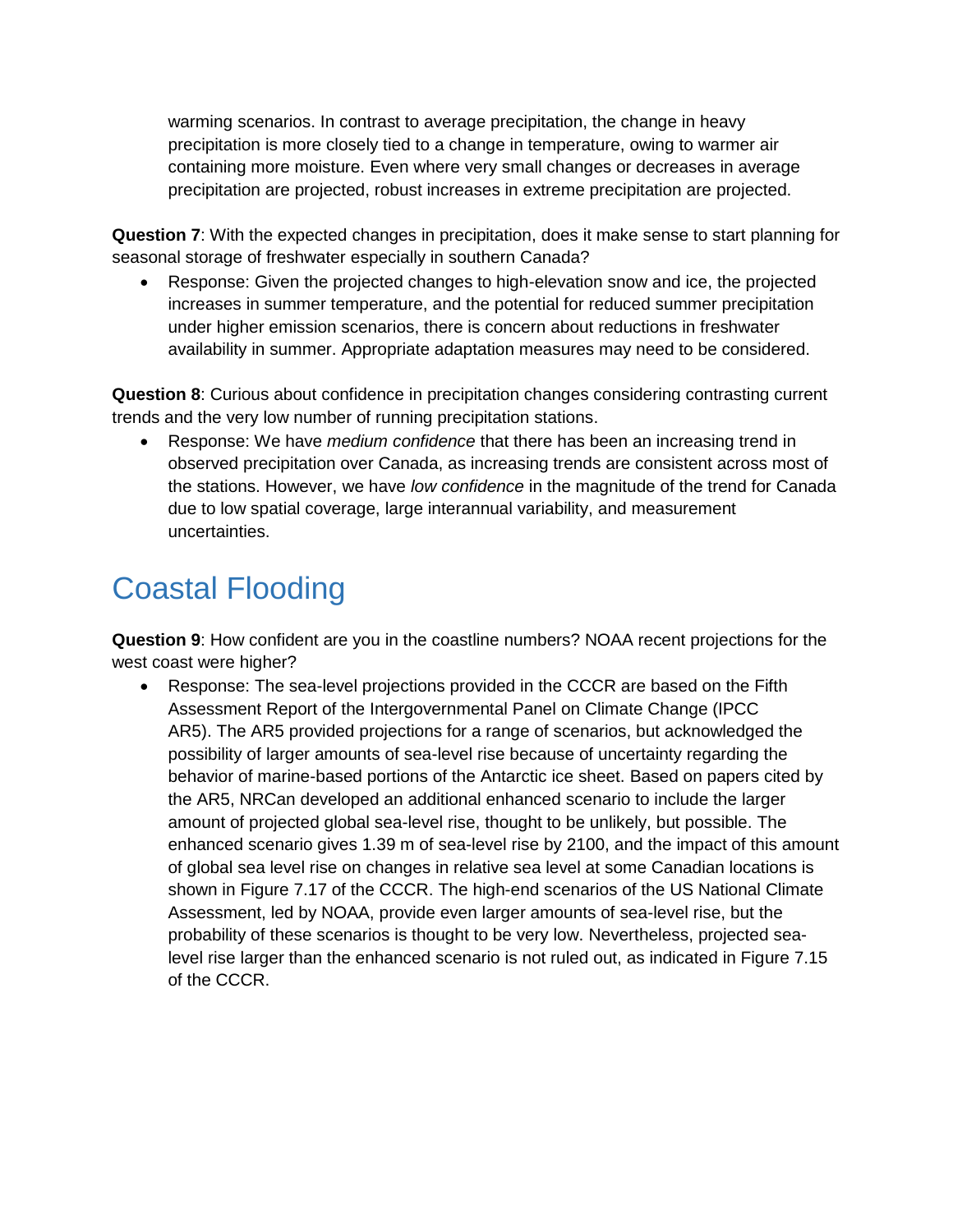### General Projections

**Question 10**: Is RCP8.5 a BAU scenario, or does it represent an increase in emissions from the current trend?

**•** Response: RCP 8.5 is a fossil-fuel intensive scenario in which annual emissions of  $CO<sub>2</sub>$ and most other greenhouse gases increase throughout the 21<sup>st</sup> century (Meinshausen et al., 2011; [https://link.springer.com/article/10.1007%2Fs10584-011-0156-z\)](https://link.springer.com/article/10.1007%2Fs10584-011-0156-z). Up to 2018, annual global fossil fuel  $CO<sub>2</sub>$  emissions have increased steadily so in this sense, RCP8.5 is sometimes referred to as a Business As Usual pathway. However, this pathway does not include recent government commitments to reduce such emissions, as conveyed through the Nationally Determined Contributions pledged under the Paris Agreement.

**Question 11**: Are there any graphics that show these projections at near-future (2031-2050)?

 Response: Yes. Figures 4.6, 4.7, 4.8 (projected temperature changes over Canada) and Figures 4.17, 4.18 and 4.19 (projected precipitation changes over Canada) include maps for changes projected for the period 2031-2050. Figure 5.4 shows projected snow and sea ice trends to 2050.

**Question 12**: Was any statistical downscaling considered when estimating future changes in extreme values for temperature and precipitation?

 Response: The assessment of numerous temperature-based extremes utilized statistically downscaled and bias-corrected model simulations. For precipitation, however, limitations in the representation of physical processes in coarse resolution climate models and spatially sparse observations reduce our confidence in statistically downscaled precipitation. Instead, precipitation extremes are summarized from the earth system models.

**Question 13**: Are expected increases in methane emissions from permafrost thaw of bogs and peatlands in Canada's northwest being take into account?

 Response: Methane and carbon dioxide emissions from thawing permafrost were not included in the CMIP5 simulations on which the projections in Canada's changing climate report are based. Accounting for these processes would increase the level of warming for any level of emissions, or equivalently reduce the amount of anthropogenic emissions consistent with holding global warming to a specified level. The IPCC Special Report on Global Warming of 1.5C, which was published after the literature cut-off date for inclusion in Canada's Changing Climate Report, assesses this effect. This report concludes that, accounting for methane and carbon dioxide emitted from thawing permafrost, would reduce the cumulative anthropogenic carbon dioxide emissions, consistent with keeping global mean warming below 1.5C, by up to 100 GtCO2 over the 21st century. This value can be compared with a median total remaining cumulative carbon dioxide emissions budget of 580 GtCO2. ECCC is currently working to include methane and carbon dioxide emissions from thawing permafrost in the Canadian Earth System Model.